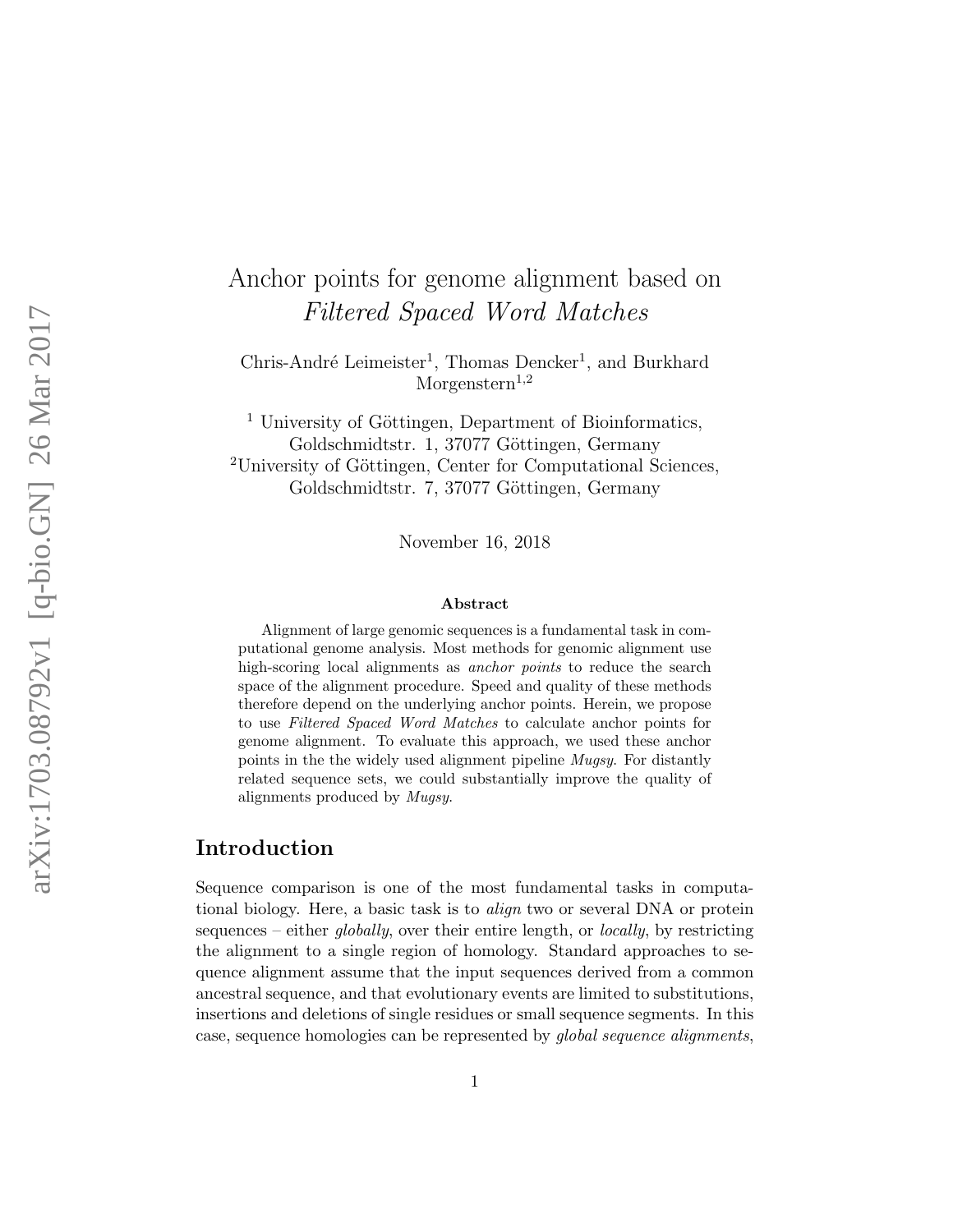that is by inserting *gap characters* into the sequences such that evolutionarily related sequence positions are arranged on top of each other. Under most scoring schemes, calculating an *optimal* alignment of two sequences takes time proportional to the product of their lengths and is therefore limited to rather short sequences [\[42,](#page-17-0) [47,](#page-18-0) [24,](#page-16-0) [37,](#page-17-1) [22\]](#page-15-0).

With the rapidly increasing number of partially or fully sequenced genomes, alignment of genomic sequences has become an important field of research in bioinformatics, see [\[23\]](#page-15-1) for a recent review and evaluation of some of the most popular approaches. Here, the first challenge is the sheer size of the input sequence that makes it impossible to use traditional algorithms with quadratic run time. The second challenge is that related genomes often share multiple regions of local sequence homology, interrupted by non-conserved parts of the sequence where no significant similarities can be detected. This means that neither *global* nor *local* alignment methods can properly represent the homologies between whole genomes. Finally, evolutionary events such as duplications and large-scale rearrangements must be taken into account. Since it is not possible, in general, to represent homologies among genomes in one single alignment, advanced genome aligners return alignments of so-called Locally Collinear Blocks, i.e. blocks of segments of the input sequences that contain the same genes in the same relative order.

Since the late Nineteen Nineties, major efforts have been made to a address the problem of genome alignment, and many approaches have been published. One of the first multiple-alignment programs that was applied to genomic sequences was  $DIALIGN$  [\[38,](#page-17-2) [40\]](#page-17-3). This program composes multiple alignments from chains of local pairwise alignments, and it does not penalize gaps; it is therefore able to align sequences where local homologies are separated by long non-homologous segments. The program has been applied, for example, to identify small non-coding functional elements in genomic sequences [\[3,](#page-14-0) [12\]](#page-14-1). However, the program was initially not designed for large genomic sequences, and it is limited to sequences up to around 10 kb. Moreover, *DIALIGN* is not able to deal with duplications, rearrangements and homologies on inverse strands of genomes.

To align longer sequences, most programs for genomic alignment rely on some sort of anchoring [\[30,](#page-16-1) [39\]](#page-17-4), In a first step, they use a fast method for local alignment to identify high-scoring local homologies, so-called anchor points. Next, chains of such local alignments are calculated and, finally, sequence segments between the chained high-scoring local alignments are aligned with a slower but more sensitive alignment method. For multiple sequence sets, anchor points can be defined either between pairs of sequences or between several or all of the input sequences. A pioneering tool to find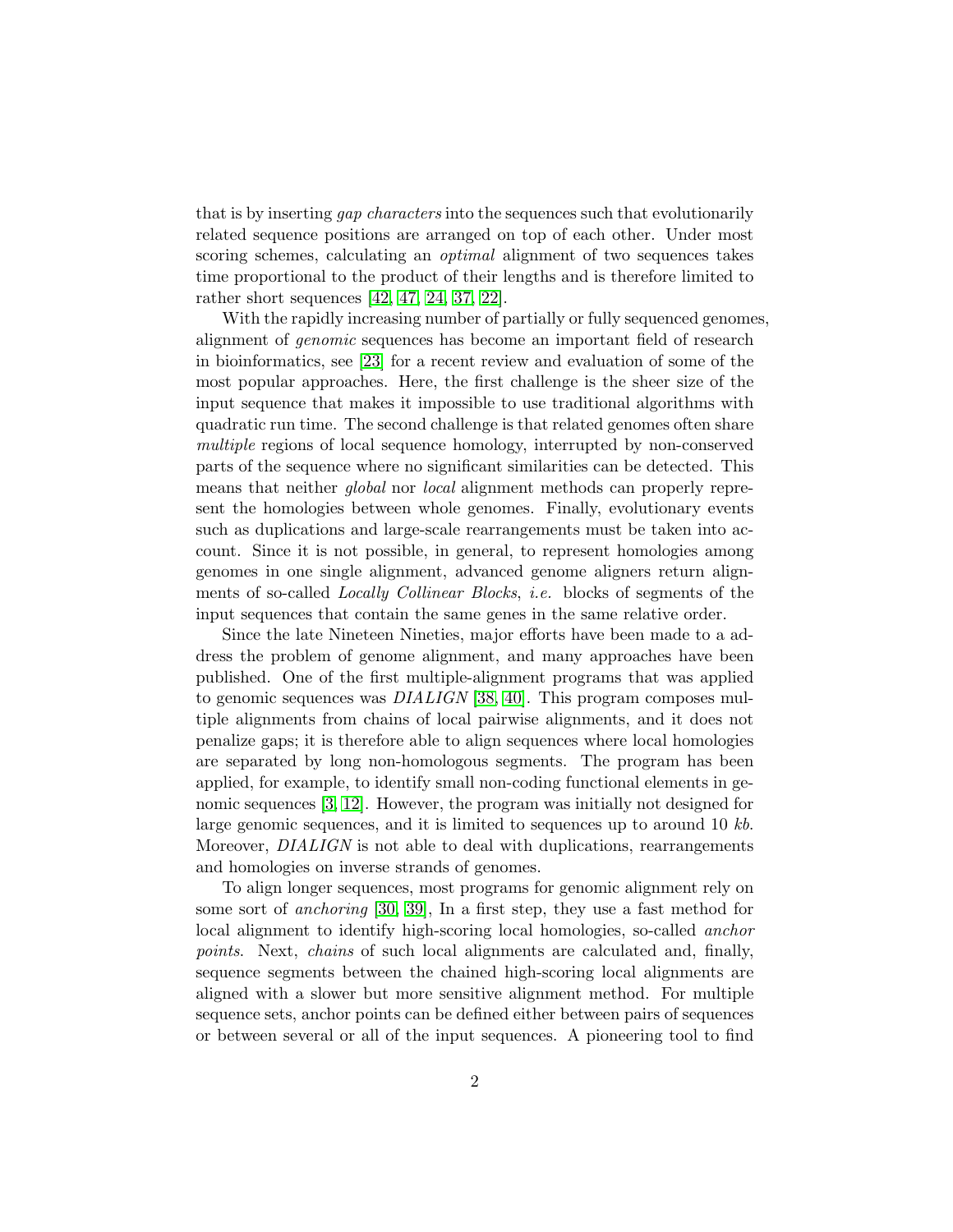anchor points for genomic alignment was MUMmer [\[18\]](#page-15-2); the current version of the program [\[32\]](#page-16-2) is considered the state-of-the-art in alignment anchoring. MUMmer uses maximal unique matches as pairwise anchor points to align genomic sequences or protein sequences. By contrast,  $MGA$  [\[28\]](#page-16-3) is a tool for multiple alignment of genomic sequences that uses maximal exact matches between all sequences within a given sequence set. Both *MUMmer* and MGA use suffix trees [\[31\]](#page-16-4) to rapidly identify pairs or blocks of identical words, one word from each of the sequences, that are then used as anchor points. Both programs are able to align entire bacterial genomes, MUMmer was also used in the A. thaliana genome project [\[48\]](#page-18-1). However, since the probability of homologous exact matches rapidly decreases with increasing divergence, they are most useful to compare closely related genomes, such as different strains of E. coli.

Other approaches to genome alignment are OWEN [\[43\]](#page-17-5), AVID [\[7\]](#page-14-2), MAVID [\[8\]](#page-14-3), LAGAN and Multi-LAGAN [\[10\]](#page-14-4), CHAOS/DIALIGN [\[9\]](#page-14-5), the VISTA *genome pipeline* [\[21\]](#page-15-3), *TBA* [\[5\]](#page-14-6) and *Mauve* [\[15\]](#page-15-4), see [\[19,](#page-15-5) [4\]](#page-14-7) for a review. All of these methods are based on alignment anchoring, and most of them are able to deal with duplications and genome rearrangements. Some methods for genomic alignments are based on statistical properties of the sequences [\[6,](#page-14-8) [15\]](#page-15-4). Other methods are based on graphs, for example on A-Bruijn graphs [\[45\]](#page-17-6) or on cactus graphs [\[44\]](#page-17-7). A further development of Mauve called progressiveMauve uses palindromic spaced seeds instead of exact word matches as anchor points [\[16\]](#page-15-6). That is, for a given binary pattern of length  $\ell$  representing match and don't-care positions, one searches for a set of  $\ell$ -mers, one  $\ell$ -mer from each of the input sequences, such that all  $\ell$ -mers have matching nucleotides at the *match* positions. At the *don't-care* positions, mismatches are allowed. Palindromic patterns are used to cover both strands of the input sequences. Spaced seeds are used in database searching [\[36,](#page-17-8) [17\]](#page-15-7) and alignment-free sequence comparison [\[33\]](#page-16-5) since they have been shown to lead to better results than contiguous word matches.

Mugsy [\[2\]](#page-13-0) is a popular software pipeline for multiple whole-genome alignment. In a first step, this program uses Nucmer [\[32\]](#page-16-2) to construct all pairwise alignments of the input sequences. Nucmer, in turn, uses MUMmer to find exact unique word matches which are used as alignment anchor points. An alignment graph is constructed from these pairwise alignments using the Se $qAn$  software [\[20\]](#page-15-8), and *Locally Collinear Blocks* are constructed. Finally, a multiple alignment is calculated using  $SeqAn:TCoffee$  [\[46\]](#page-18-2). Mugsy has been designed to align closely related genomes, such as different strains of a bacterium. Here, it produces alignments of high quality. On more distantly related genomes, however, the program is often outperformed by other mul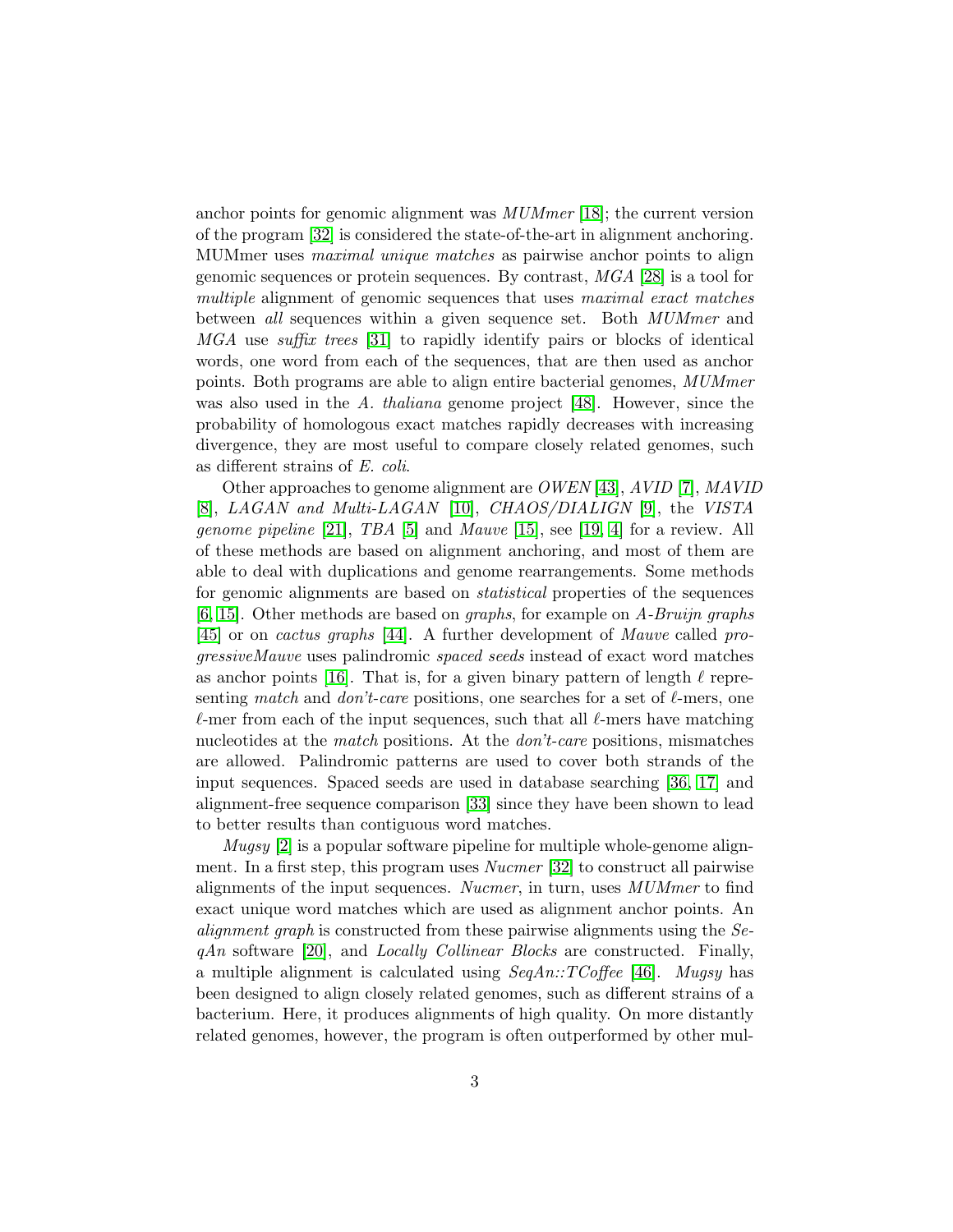tiple genome aligners [\[23\]](#page-15-1).

Finding *anchor points* is the most important step in whole-genome sequence alignment. Here, a trade-off between speed, sensitivity and precision is necessary. A sufficient number of anchor points is required in order to reduce the search space and thereby the run time for the subsequent, more sensitive alignment routine. Wrongly chosen anchor points, on the other hand, can substantially deteriorate the quality of the final output alignment. If spurious similarities are used as anchor points, this not only results in non-homologous parts of the sequences being aligned. Wrong anchor points may also prevent the program from aligning biologically relevant, true homologies since aligning them may be incompatible with the selected anchors. Also, if the number of anchor points is too large, finding optimal chains of anchor points can become computationally expensive.

In this paper, we propose a novel algorithm to find pairwise anchor points for genomic alignments that is based on the Filtered Spaced Word Matches (FSWM) idea that we previously introduced [\[34\]](#page-16-6). Anchor points are calculated using a hit-and-extend approach where high-scoring spacedword matches are used as *seeds*: for an underlying binary pattern of length  $\ell$ representing match and don't care positions, we rapidly identify spaced-word matches, *i.e.* length- $\ell$  segment pairs from the input sequences with matching nucleotides at the *match* positions but with possible mismatches at the *don't* care positions. For each spaced-word match, we then calculate a similarity score considering all aligned positions – including the  $don't\text{-}care$  positions –, and we keep only those spaced-word matches that have a score above a certain threshold. These segment pairs are then extended to locally-maximal gap-free alignments, similar as in  $BLAST$  [\[1\]](#page-13-1). To evaluate our anchoring approach, we used the  $Mugs$  pipeline using our software in the initial step, to find anchor points. For closely related input sequences, the quality of the resulting alignments is comparable to the original version of *Mugsy* where exact word matches are used for anchoring. Our paproach is far superior, however, if distal sequences are to be aligned, where most other alignment approaches either fail to produce alignments or require an unacceptable amount of time.

Through our web site, we provide the adapted *Mugsy* pipeline with our anchoring approach as a pipeline for genome-sequence alignment that can be readily installed. A standalone version of our spaced-words software is provided as well, such that developers can integrate it into their own sequenceanalysis pipelines.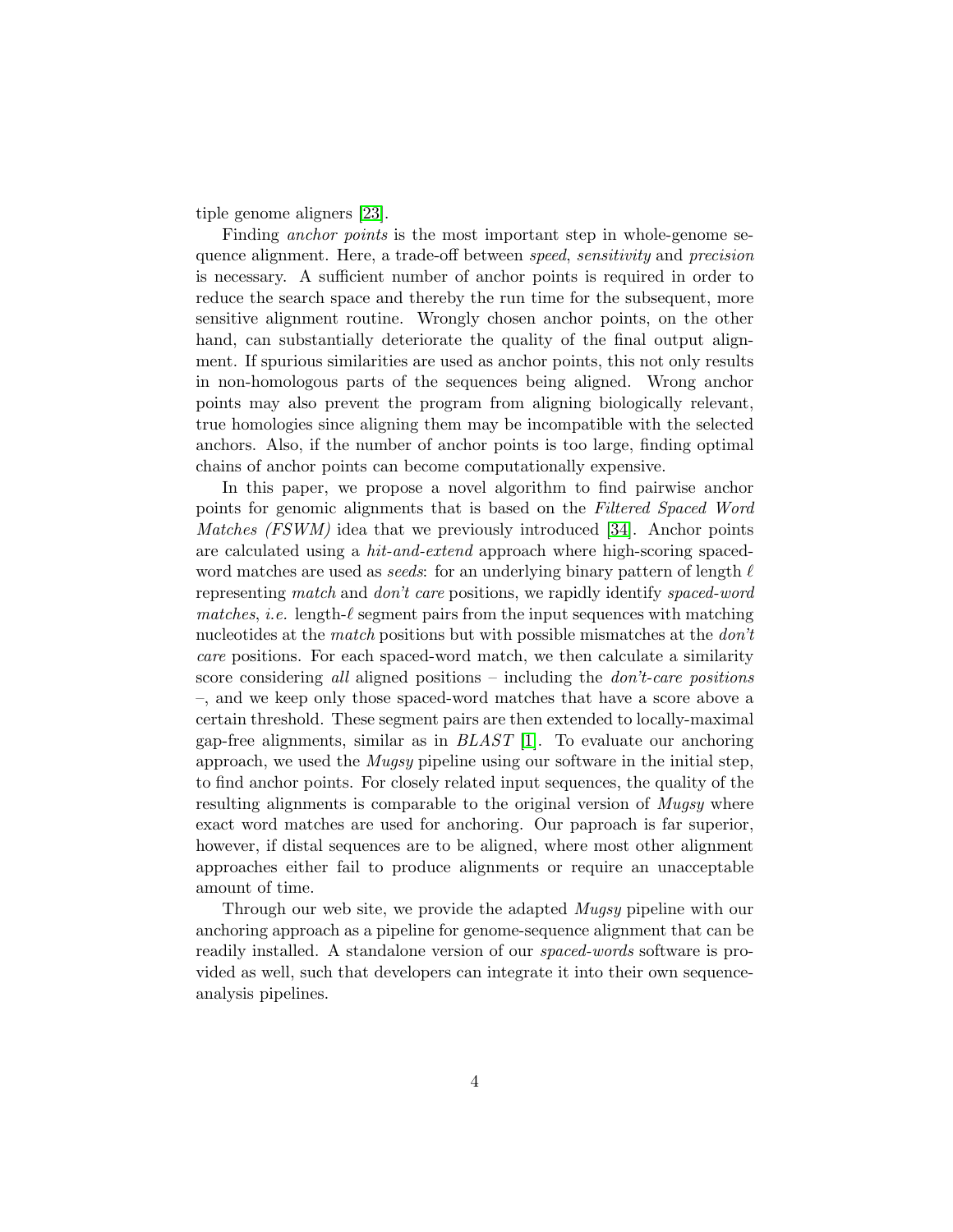## Filtered Spaced Word Matches

For a sequence S of length L over an alphabet  $\Sigma$  and  $0 < i \leq L$ ,  $S[i]$  denotes the *i*-th symbol of S. For integers  $w \leq \ell$ , a binary pattern P of length  $\ell$ and weight w is a word over  $\{0, 1\}$  of length  $\ell$  such that there are exactly w indices i with  $P[i] = 1$ . These positions are called match positions, while positions i with  $P[i] = 0$  are called *don't-care positions*. A spaced word with respect to a pattern P is a word w over  $\Sigma \cup \{*\}$  where '\*' is a wildcard character not contained in  $\Sigma$ , and  $w[k] = *$  holds if and only if k is a *don't*care position, i.e. if  $P[k] = 0$ , see also [\[33,](#page-16-5) [29\]](#page-16-7). A spaced word w with respect to a pattern P occurs in a sequence S at position i if  $S[i + k - 1] = w[k]$  for all match positions  $k$  of the pattern  $P$ .

For sequences  $S_1$  and  $S_2$  with lengths  $L_1$  and  $L_2$ , respectively and a pattern P of length  $\ell$ , and  $1 \leq i \leq L_1 - \ell + 1, 1 \leq j \leq L_2 - \ell + 1$ , we say that there is spaced-word match between  $S_1$  and  $S_2$  at  $(i, j)$  with respect to P if the spaced words at i in  $S_1$  and at j in  $S_2$  are identical - in other words, if for all match positions  $k$  in  $P$ , one has

$$
S_1[i + k - 1] = S_2[j + k - 1].
$$

Below is a spaced-word match between two  $DNA$  sequences  $S_1$  and  $S_2$  at  $(5, 2)$  with respect to the pattern  $P = 1100101$ :

| $S_1: G \quad C \quad T \quad G \quad T \quad A \quad T \quad A \quad C \quad G \quad T \quad C$ |  |  |  |                                         |  |  |  |
|--------------------------------------------------------------------------------------------------|--|--|--|-----------------------------------------|--|--|--|
| $S_2$ :                                                                                          |  |  |  | $S$ $T$ $A$ $C$ $A$ $C$ $T$ $T$ $A$ $T$ |  |  |  |
| P:                                                                                               |  |  |  | 1 1 0 0 1 0 1                           |  |  |  |

Indeed, the spaced word ' $TA * *C * T'$  occurs at positions 5 in  $S_1$  and at position 2 in  $S_2$ .

Herein, we propose to use spaced-word matches as a first step to calculate anchor points for pairwise alignment. We therefore need some criterion to distinguish between spaced-word matches representing true homologies and random background matches. In a previous paper, we used spaced-word matches to estimate phylogenetic distances between genomic sequences [\[34\]](#page-16-6). To this end, we first identified all spaced-word matches with respect to a given pattern  $P$ . To remove spurious random spaced-word matches, we applied a simple filtering procedure: using a nucleotide substitution matrix [\[13\]](#page-14-9), we calculated for each spaced-word match the sum scores of all aligned pairs of nucleotides (including match and don't-care positions), and we removed all spaced-word matches with a score below zero.

A graphical representation of the spaced-word matches between two sequences shows that this procedure can clearly separate random spaced-word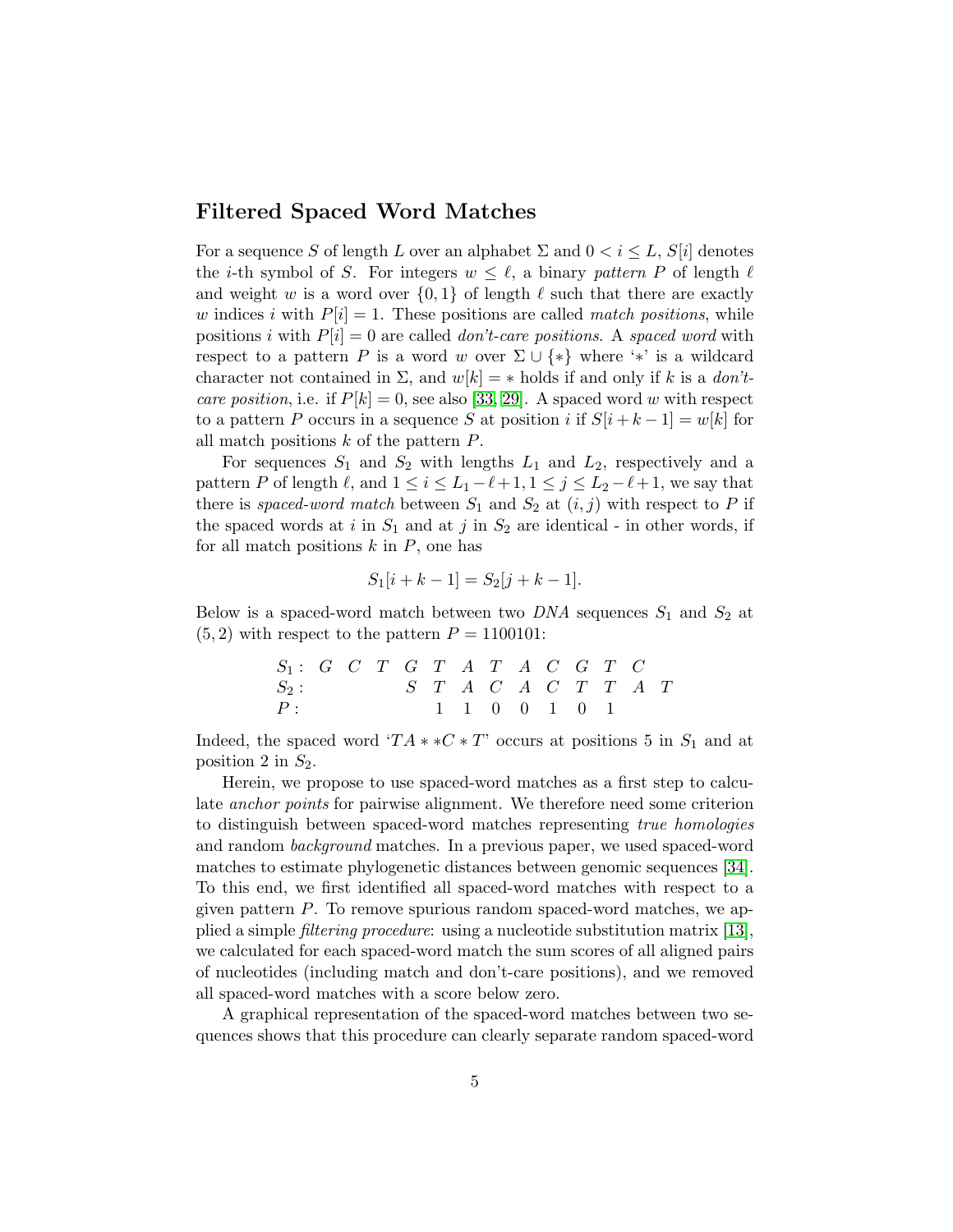

Cumulative score of aligned pairs at don't care positions

<span id="page-5-0"></span>Figure 1: Spaced-words histogram for a comparison of two bacterial genomes, Phaeobacter gallaeciensis 2.10 and Rhodobacterales bacterium Y4I. All possible spaced-word matches with respect to a given binary pattern P are identified, and their scores are calculated as explained in the main text. The number of spaced-word matches with a score s is plotted against s. Two peaks are visible, an approximately normally distributed peak for background spaced-word matches, and a more complex peak for spaced-word matches representing homologies. With a cut-off value of zero, background and homologous spaced-word matches can be reliably separated.

matches from true homologies. If we plot for each possible score value s the number of spaced-word matches with score s, we obtain a bimodal distribution with one peak for random matches and a second peak for homologies. We call such a plot a *spaced-words histogram*. For simulated sequence pairs under a simple model of evolution, both peaks are normally distributed. For real-world sequences, the random peak is still normally distributed, but the 'homologous' peak is more complex, see Figure [1.](#page-5-0) Even so, using a cutoff value of zero can clearly distinguish between random matches and true homologies. More examples for *spaced-words histograms* are given in [\[34\]](#page-16-6).

Our approach to find anchor points for pairwise genomic alignment is as follows. For given parameters  $\ell$  and w, we first calculate a binary pattern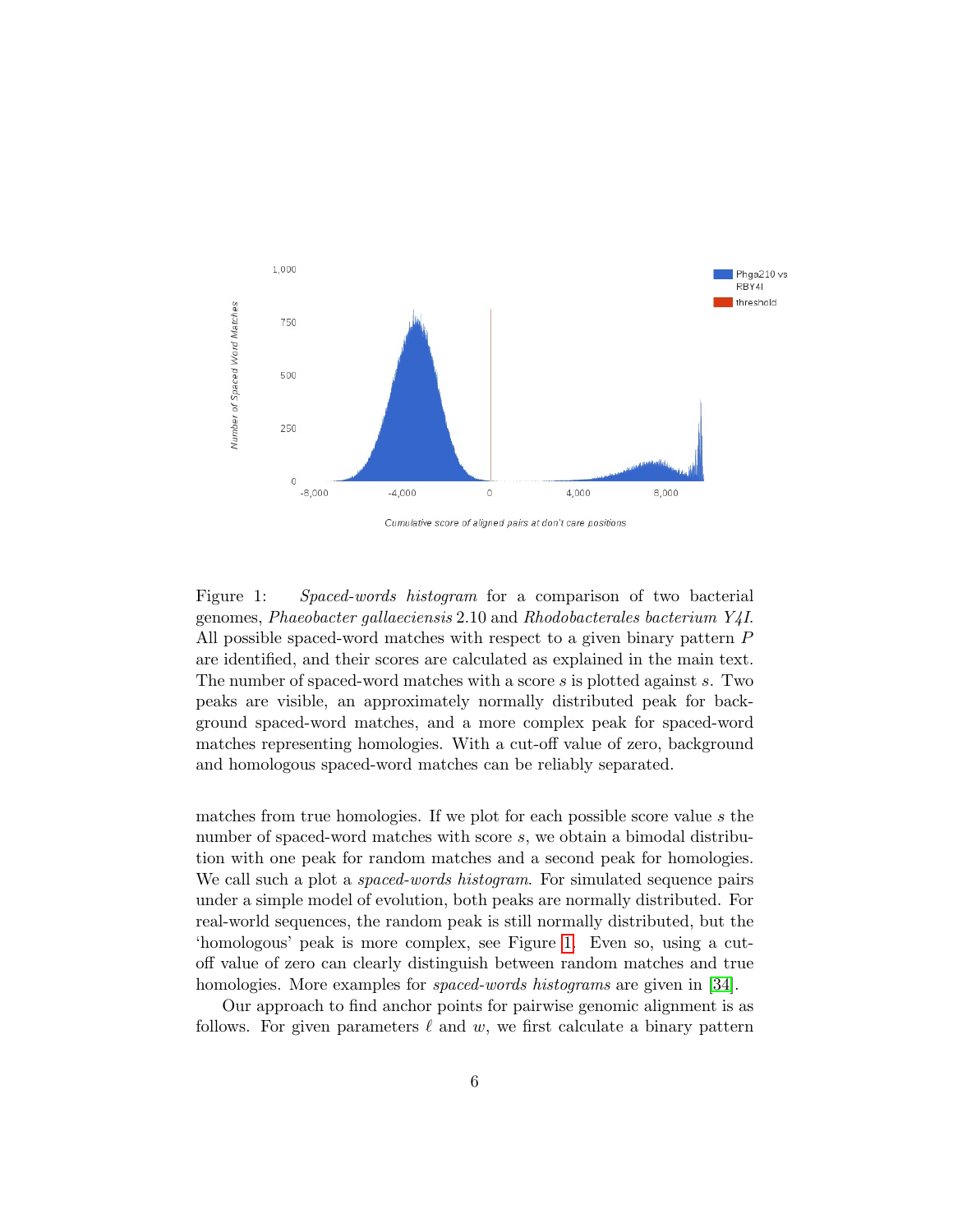with length  $\ell$  and weight (number of *match* positions) w using our recently developed software *rasbhari* [\[25\]](#page-16-8). We then identify all spaced-word matches with respect to  $P$ . To find homologies even for distantly related sequences, we use patterns with a low weight; by default, we use a weight of  $w = 10$ . On the other hand, we use a large number of don't-care positions, since this makes it easier to distinguish true homologies from random spaced-word matches. By default, we use a pattern length of  $\ell = 110$ , so our patterns contain 10 match positions and 100 don't-care positions; we use the following nucleotide substitution matrix described in [\[13\]](#page-14-9):

$$
\begin{array}{ccccc}\n & A & C & G & T \\
A & 91 & -114 & -31 & -123 \\
C & & 100 & -125 & -31 \\
G & & & 100 & -114 \\
T & & & & 91\n\end{array}
$$

Based on this matrix, we calculate the score of each spaced-word match as the sum of the substitution scores of all aligned pairs of nucleotides. We then discard all spaced-word matches with a score below zero.

Next, we extend the identified spaced-word matches in both directions without gaps. As the starting point for this extension, we do not use the full spaced-word matches, but their mid points. The reason for this is that, with our long patterns, even a high-scoring spaced-word match may not represent sequence homologies over its entire length. It often occurs that some part of a spaced-word alignes homologous nucleotides, but another part extends into non-homologous regions of the sequences. There is a high probability, however, that the mid point of a long, high-scoring spaced-word match is located within a region of true homology. Finally, we use the produced 'extended' gap-free alignments as anchor points for alignment.

## Evaluation

To evaluate Filtered Spaced Word Matches (FSWM) and to compare it to the state-of-the-art approach to alignment anchoring, we used the *Mugsy* software system. As mentioned above, the original *Mugsy* uses *MUMmer* to find pairwise anchor points. We replaced MUMmer in the Mugsy pipeline by our FSWM-based anchor points and evaluated the resulting multiple alignments. In addition, we compared these alignments to alignments produced by the multiple genome aligner Cactus [\[44\]](#page-17-7). Cactus is known to be one of the best existing tools for multiple genome alignment; it performed excellent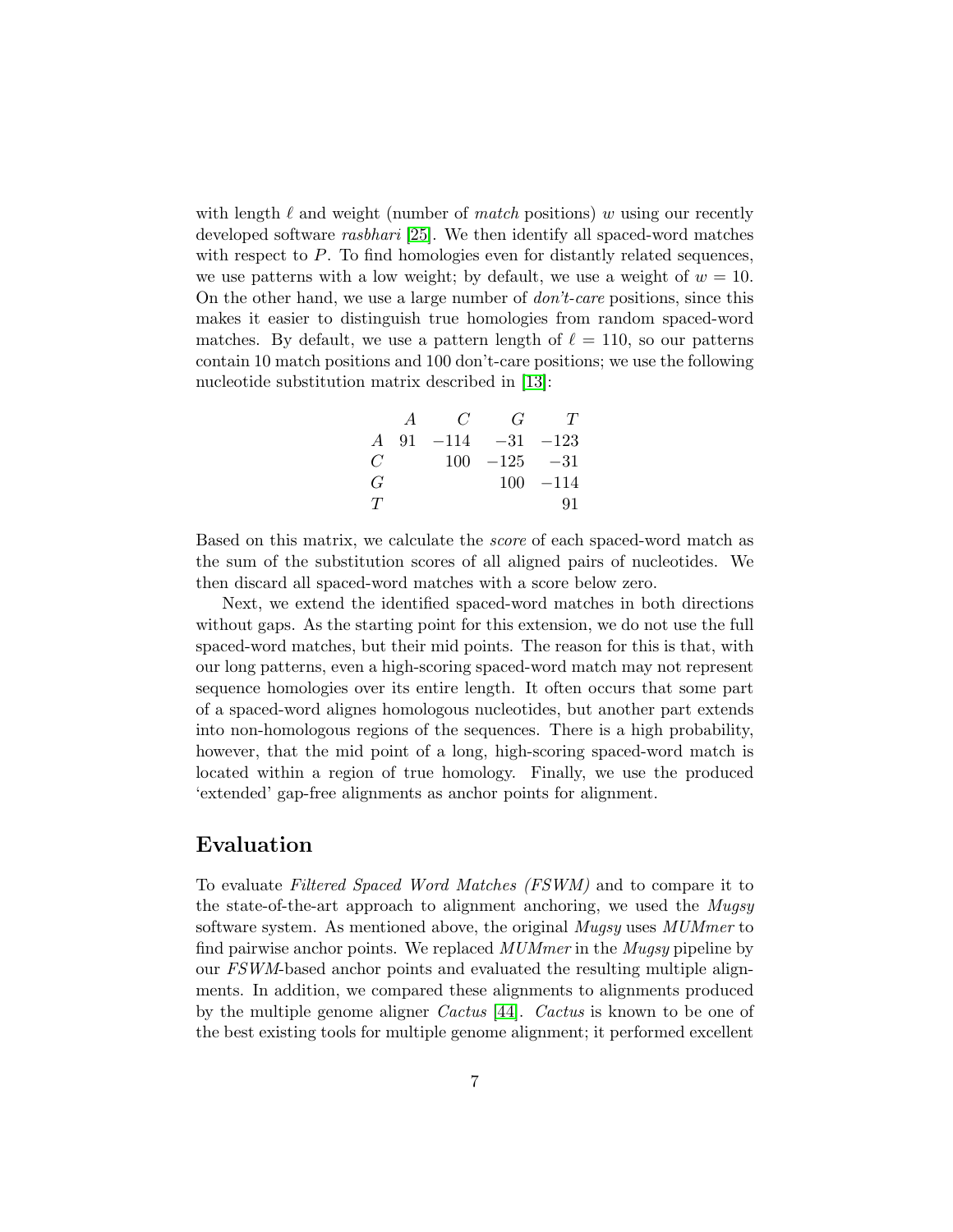in the Alignathon study [\[23\]](#page-15-1). To measure the performance of the compared methods, we used simulated genomic sequences as well as three sets of real genomes. To make MUMmer directly comparable to FSWM, we used a minimum length of 10 nt for maximum unique matches, corresponding to the default weight (sum of match positions) used in Spaced Words. Note that, by default, MUMmer uses a minimum length of 15 nt. With this default value, however, we obtained alignments of much lower quality. The Cactus tool was run with default values.

#### Simulated genome sequences

To simulate genomic sequences, we used the Artificial Life Framework (ALF) developed by Dalquen *et al.* [\[14\]](#page-15-9). ALF evolves gene sequences based on a probabilistic model along a randomly generated tree, starting with an ancestral gene. During this process evolutionary events are logged such that the *true* MSA is known for each simulated gene family. This *true* MSA can then be used as reference to assess the quality of automatically generated alignments.

We generated a series of 14 data sets, each containing 30 simulated 'genomes', with increasing mutation rates for the different data sets. For all other parameters in  $ALF$ , we used the default settings. In each data set, there are 750 simulated gene families such that one gene from each gene family is present in each of the 30 simulated genomes. Thus, each of the 'genomes' contains the same set of 750 genes. We varied the mutation rates between an average of 0.1013 substitutions per position for the first data set to an average of 0.8349 substitutions per position for the 14th data set. The maximal pairwise distances between all pairs of sequences within one data set ranges from 0.1640 for the first to 1.0923 for the 14th data set. The simulated genes have an average length of about 1500bp, summing up to a total size of about 32 MB per data set.

To assess the quality of the produced alignments, we calculated recall and *precision* values in the usual way. If, for one given data set,  $S$  is the set of all positions in the 30 simulated genomes, we denote by  $A \subset S^2$  the set of all pairs of positions aligned by the alignment that is to be evaluated while  $R \subset S^2$  denotes the set of all pairs of positions aligned in the reference alignment. recall and precision are then defined as

$$
recall = \frac{|A \cap R|}{|R|}, \qquad precision = \frac{|A \cap R|}{|A|} \tag{1}
$$

The harmonic mean of *reall* and *precision* is called the *balanced F-score* and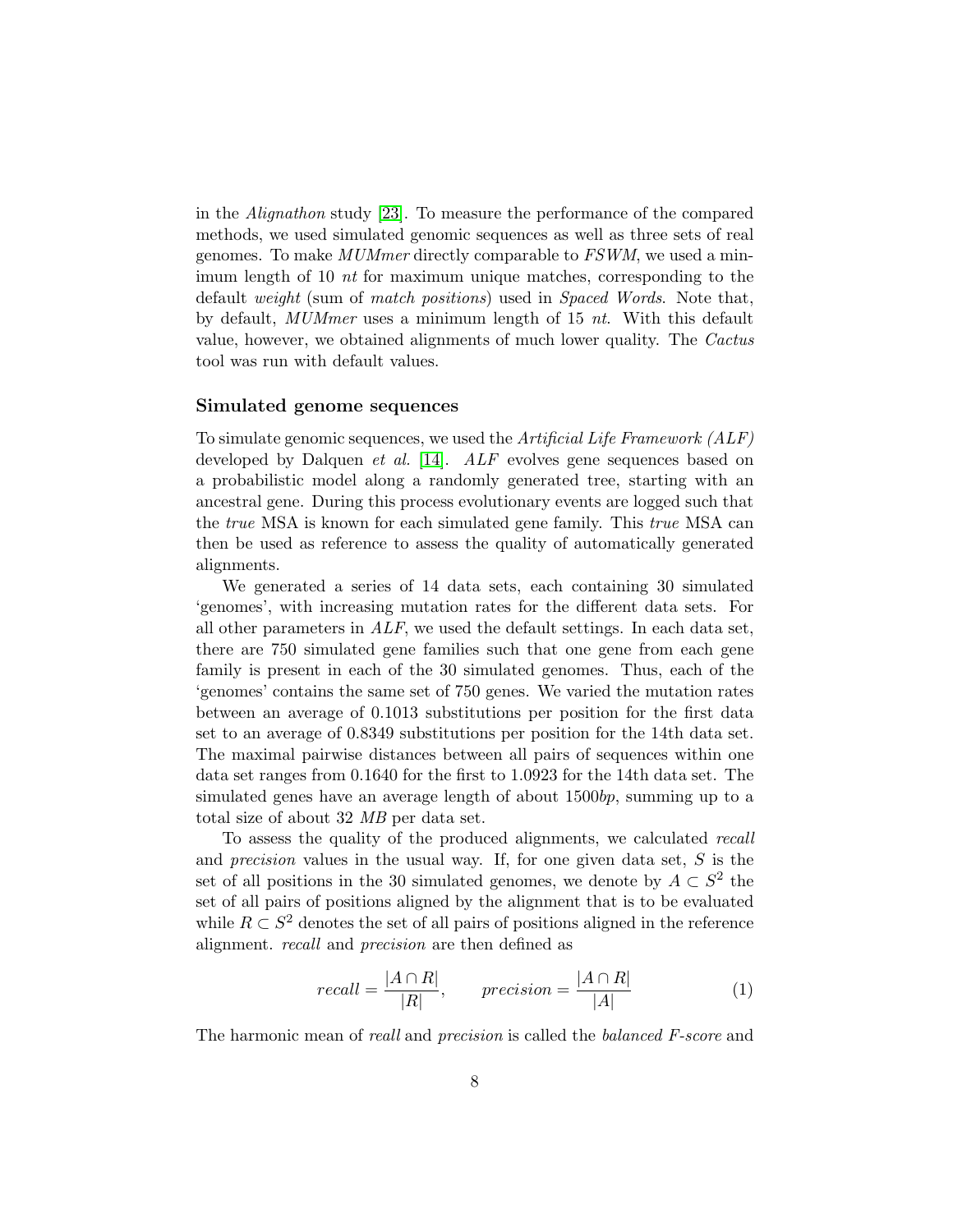is often used as an overall measure of accuracy; it is thus defined as

$$
F_{score} = 2 \times \frac{precision \times recall}{precision + recall}
$$

To estimate these three values, we used the tool mafComparator which was also used in the Alignathon study [\[23\]](#page-15-1). Since it is impractical to consider the entire set  $S^2$  of pairs of positions of the test sequences, we sampled 10 million pairs of positions for each data set. This corresponds to the evaluation procedure used in Alignathon.

For the simulated sequence sets, their precision and recall values are shown in Figure [2.](#page-9-0) For data sets with smaller mutation rates, alignments obtained with FSWM are only slightly better than those obtained with MUMmer. However, if the mutation rate increases, our spaced-words approach substantially outperforms the original version of Mugsy where exact word matches are used to find anchor points. Not only more homologies are detected but also the *precision* is slightly higher if *Filtered Spaced Word* Matches is used instead of MUMmer.

#### Real-world genome sequences

For real-world genome families, it is usually not possible to calculate the precision of MSA programs because it is, in general, not known which sequence positions exactly are homologous to each other and which ones are not. If there are *core blocks* of the sequences for which the biologically correct alignment is known, at least the recall can be calculated for these core blocks. For most genome sequences, however, no such core blocks are available. To evaluate Mugsy, the authors of the program used the number of core columns of the produced alignments as a criterion for alignment quality [\[2\]](#page-13-0). Here, a core column is defined as a column that does not contain gaps, i.e. a column that aligns nucleotides from all of the input sequences. In addition, the authors of *Mugsy* used the *number of pairs of aligned positions* of the aligned sequences as an indicator of alignment quality. In this paper, we are using the same criteria to evaluate multiple alignments of real-world genomes.

As a first real-word example, we used a set of 29 E.coli/Shigella genomes that has already been used in the original *Mugsy* paper, see *supplemen*tary material for details; these sequences have also been used to evaluate alignment-free methods [\[26,](#page-16-9) [49,](#page-18-3) [41\]](#page-17-9). The total size of this data set is about 141 MB. As a second test set, we used another prokaryotic data set which consists of 32 complete Roseobacter genomes (details in the supplementary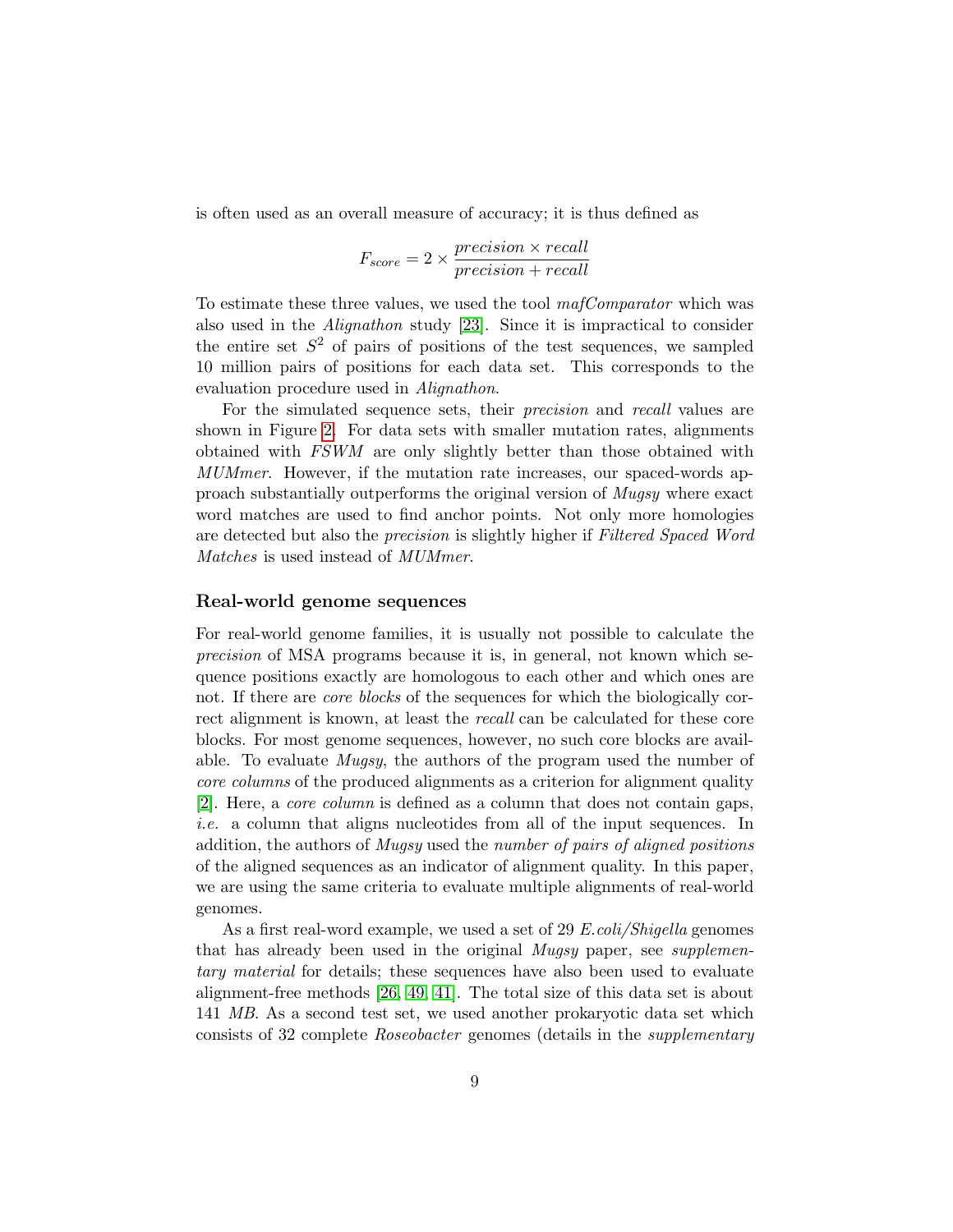

<span id="page-9-0"></span>Figure 2: Recall and Precision of Mugsy with anchor points from Filtered Spaced Word Matches (FSWM) and MUMmer, respectively, and of Cactus on simulated genomic sequences generated with ALF, see main text for details. FSWM was used with the default weight  $w = 10$ , *i.e.* with 10 match positions in the underlying pattern. In addition, we ran  $FSWM$  with  $w = 8$ .

material). This data set was used to assess the performance on more distantly related organisms than the E.coli/Shigella strains. The total size of these data set is about 135 MB. To test our approach on eukaryotic genomes, we used as a third test case a set of nine fungal genomes, namely *Coprinopsis*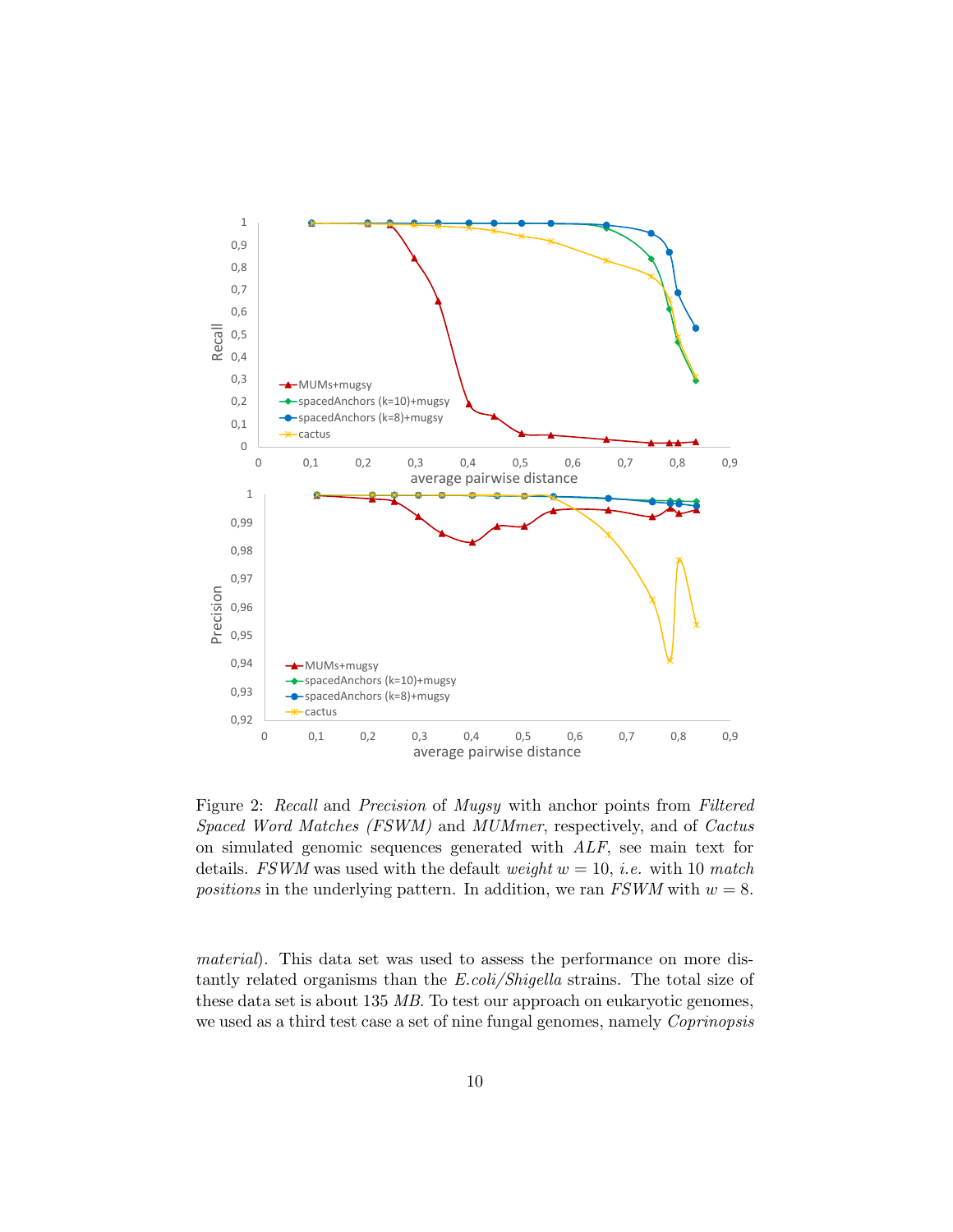

Figure 3: F-Score of Mugsy with anchor points from Filtered Spaced Word Matches and MUMmer, respectively, and of Cactus on simulated genomic sequences generated with ALF.

cinerea, Neurospora crassa, Aspergillus terreus, Aspergillus nidulans, Histoplasma capsulatum, Paracoccidioides brasiliensis, Saccharomyces cerevisiae, Schizosaccharomyces pombe and Ustilago maydis (genbank accession numbers are given in the supplementary material). The total size of this third data set is about 253 MB. The results of Mugsy with MUMmer and FSWM for the three real-world data sets are shown in Table 1, together with the results obtained with *Cactus*. In addition to the number of *core columns* and the number of aligned pairs of positions, the table contains the number of *core Locally Collinear Blocks*, *i.e.* the number of *Locally Collinear* Blocks involving all of the input sequences, and the total number of Locally Collinear Blocks returned by the alignment programs.

#### Program run time

Table 2 reports the program run times of Mugsy with FSWM, Mugsy with MUMmer and Cactus on the above three real-world sequence sets. In addition, the table contains the run times for FSWM and MUMmer alone.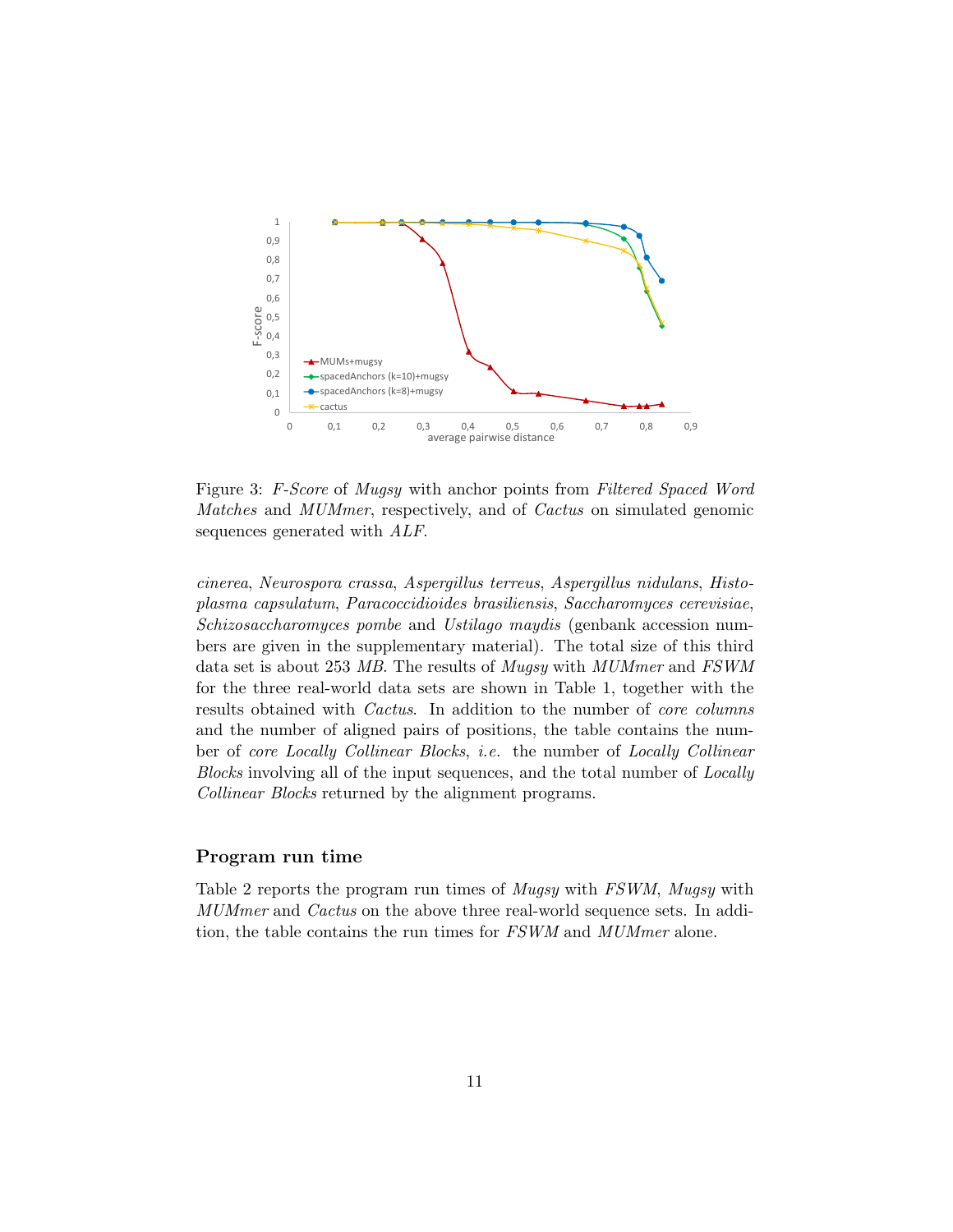|                            | $\#$ core LCBs | $#$ aligned pairs | $#$ core col. | $#$ LCBs |  |  |  |  |
|----------------------------|----------------|-------------------|---------------|----------|--|--|--|--|
| 29 E.coli/Shigella genomes |                |                   |               |          |  |  |  |  |
| $Mugsy + MUMmer$           | 539            | $1,61E+09$        | 2,827,115     | 4,138    |  |  |  |  |
| $Mugsy + FSWM$             | 664            | $1,63E+09$        | 2,867,432     | 5,906    |  |  |  |  |
| Cactus                     | 20,163         | $1,48E+09$        | 2,663,750     | 56,592   |  |  |  |  |
| 32 Roseobacter genomes     |                |                   |               |          |  |  |  |  |
| $Mugsy + MUMmer$           | 39             | $3,63E+08$        | 13,654        | 13,501   |  |  |  |  |
| $Mugsy + FSWM$             | 859            | $7,15E+08$        | 824,054       | 30,836   |  |  |  |  |
| Cactus                     | 5,984          | $4,95E+08$        | 280,085       | 337,320  |  |  |  |  |
| 9 fungal genomes           |                |                   |               |          |  |  |  |  |
| $Mugsy + MUMmer$           | 9              | $5,88E+06$        | 2,097         | 4,252    |  |  |  |  |
| $Mugsy + FSWM$             | 2,590          | $1,18E+08$        | 718,176       | 89,555   |  |  |  |  |
| Cactus                     | 31,589         | $1,33E+08$        | 828,680       | 848,242  |  |  |  |  |

Table 1: Multiple alignments of 29 E.coli/Shigella genomes, 32 Roseobacter genomes and 9 fungal genomes, calculated with Mugsy using anchor points from our *spaced-words* approach and from *MUMs*, respectively, and with Cactus. The first column contains the number of core columns, i.e. the number of columns in the multiple alignment that do not contain gaps; the second column contains the total number of aligned pairs of positions in the alignment. The third column contains the number of core Locally Collinear Blocks (LCBs) *i.e.* the number of LCBs that involve all of the aligned genomes ('core LCBs'), while the last column contains the total number of LCBs.

## 1 Discussion

In this paper, we proposed a novel approach to calculate anchor points for genome alignment. Finding suitable anchor points is a critical step in all methods for genome alignment, since the selected anchor points determine which regions of the sequences can be aligned to each other in the final alignment. A sufficient number of anchor points is necessary to keep the search space and run time of the main alignment procedure manageable, so sensitive methods are needed to find anchor points. Wrongly selected anchor points, on the other hand, can seriously deteriorate the quality of the final alignments, so anchoring procedures must also be highly specific.

Earlier approaches to genomic alignment used exact word matches as anchor points [\[18,](#page-15-2) [28\]](#page-16-3), since such matches can be easily found using suffix trees and related indexing structures. These approaches are limited, however, to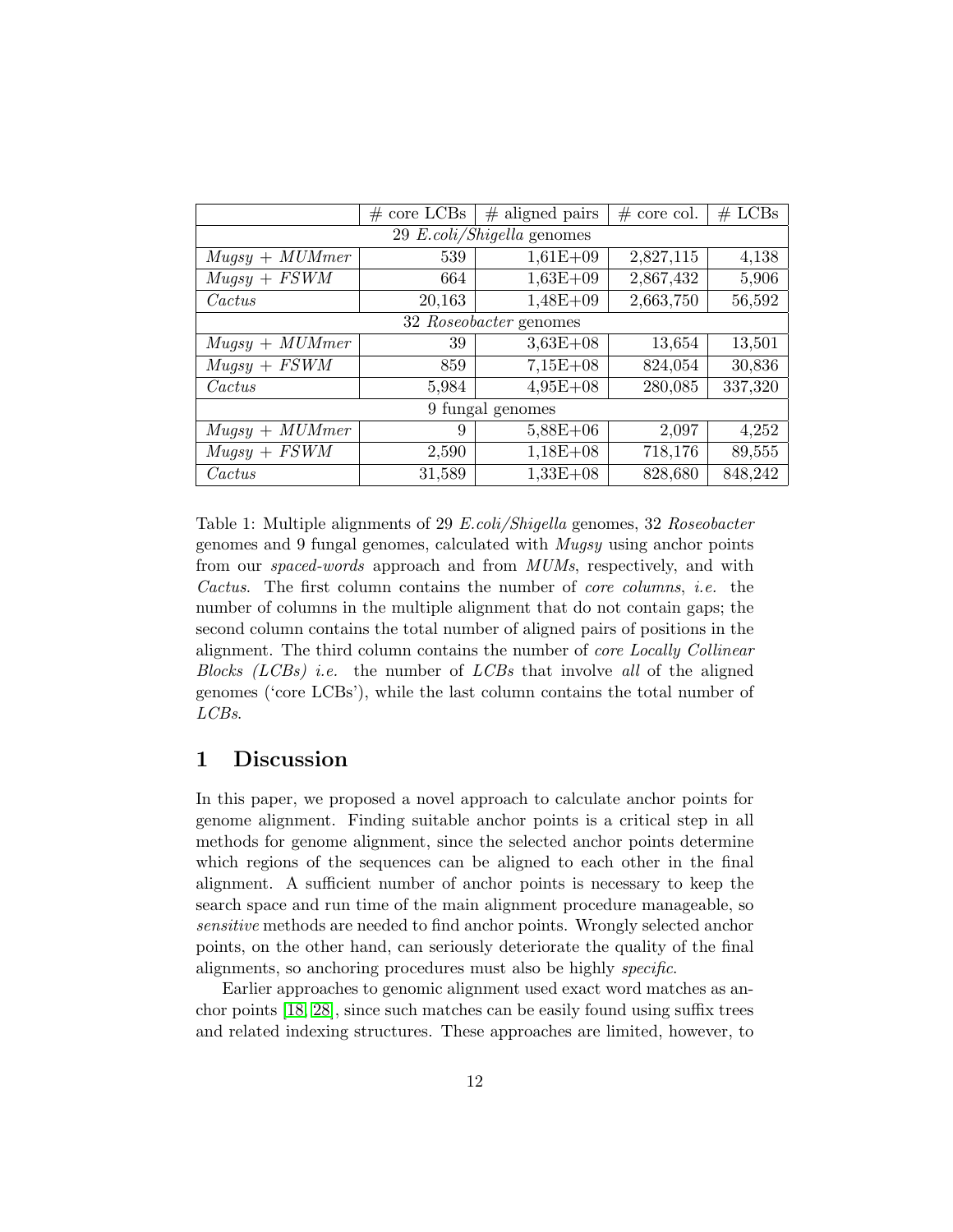|                  | E. coli/Shigella | Roseobacter | fungal genomes |
|------------------|------------------|-------------|----------------|
| <i>FSWM</i>      | 59               | 83          | 110            |
| $FSWM + Mugsy$   | 638              | 6428        | 1488           |
| <b>MUMmer</b>    | 73               | 63          | 43             |
| $MUMmer + Mugsy$ | 286              | 1099        | 63             |
| $\it{Cactus}$    | 714              | 1775        | 775            |

Table 2: Run time in minutes for three different multiple genome-alignment methods applied to the three test data sets that we used in our program evaluation.

situations where closely related genomes are to be aligned, for example different strains of a bacterium. In modern approaches to database searching, spaced seeds are used to find potential sequence homologies [\[35,](#page-17-10) [27,](#page-16-10) [11\]](#page-14-10). Here, binary patterns of match and don't care positions are used, and two sequence segments of the corresponding length are considered to match if identical residues are aligned at the match positions, while mismatches are allowed at the don't care positions. Such pattern-based approaches are more sensitive than previous methods that relied on exact word matches.

We previously proposed to apply the 'spaced-seeds' idea to alignmentfree sequence comparison, by replacing contiguous words by so-called spaced words, i.e. by words that contain wildcard characters at certain pre-defined positions [\[33\]](#page-16-5). More recently, we introduced filtered spaced word matches [\[34\]](#page-16-6) to estimate phylogenetic distances between genome sequences. In the latter approach, we first identify spaced-word matches using relatively long patterns with only few match positions. For the identified matching segments, we then look at all aligned pairs of nucleotides, including the ones at the don't-care positions, and we discard spaced-word matches if the overall degree of similarity between the two segments is below a threshold. Phylogenetic distances can be estimated based on the aligned nucleotides at the don't-care positions of the remaining spaced-word matches. We showed that this procedure is fast and highly sensitive, and it can reliably distinguish between true homologies and spurious sequence similarities.

In the present study, we used filtered spaced word matches to calculate high-quality anchor points for genomic sequence alignment. Instead of using spaced-word matches directly as anchor points, we extend them into both directions, similar to the *hit-and-extend* approach to database searching. To evaluate these anchor points, we integrated them into the popular genomealignment pipeline  $Mugsy$ . Test runs on simulated genome sequences show that, for closely related sequences, Mugsy produces alignments of high qual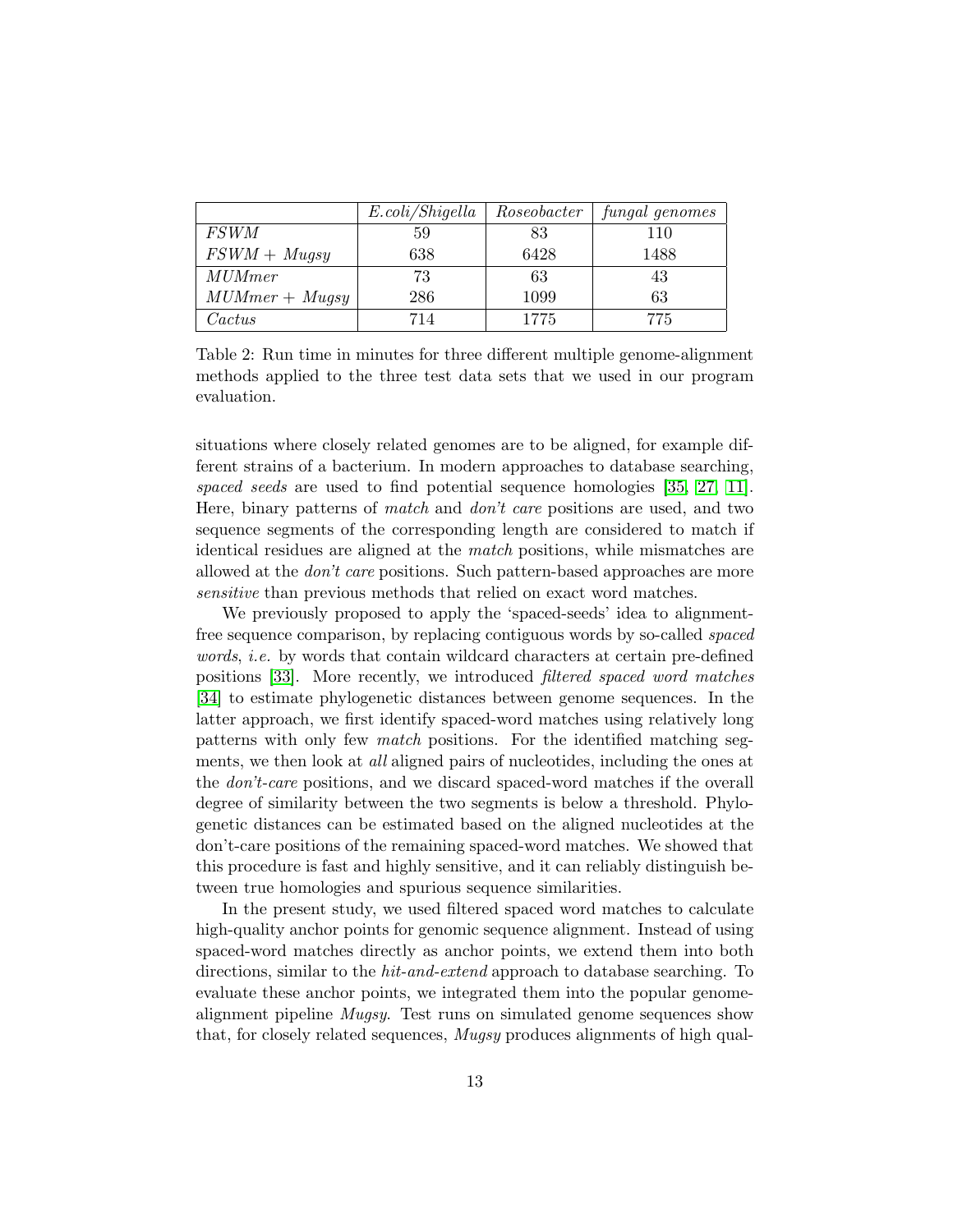ity with both types of anchor points. For more distantly related sequences, however, the *recall* values of the program drop dramatically if anchor points are calculated with MUMmer while, with our spaced-word matches, one observes recall values close to 100% for distances up to around 0.7 substitutions per position.

For real-world genomes, it is more difficult to evaluate the performance of genome aligners since there is only limited information available on which positions are homologous to each other and which ones are not. Angiuoli and Salzberg [\[2\]](#page-13-0) therefore used the number of aligned pairs of positions as an indicator of alignment quality, together with the size of the 'core alignment', *i.e.* the number of alignments columns that do not contain gaps. At first glance, these criteria might seem questionable; it would be trivial to maximize these values, simply by aligning sequences without internal gaps, by adding gaps only at the ends of the shorter sequences. However, as shown in Figure [2,](#page-9-0) all MSA programs in our study have high precision values, i.e. positions aligned by these programs are likely to be true homologs. In this situation, the number of aligned position pairs and size of the 'core alignment' can be considered as a proxy for the recall of the applied methods i.e. the proportion of homologies that are correctly aligned.

For distantly related sequence sets, the total run time of Mugsy is much higher with our FSWM anchoring approach than with MUMmer. One reason for the increased run time with FSWM is the fact that, with spacedwords, far more *Locally Collinear Blocks* are detected, than if exact word matches are used as anchor points, especially for distantly related sequences where exact word matching is not very sensitive. One possible solution for this issue would be to apply user-defined threshold values for the total number of returned *Locally Collinear Blocks* or for their similarity scores, to reduce the run time of the final alignment procedure for large genomic sequences.

## References

- <span id="page-13-1"></span>[1] S. F. Altschul, W. Gish, W. Miller, E. M. Myers, and D. J. Lipman. Basic local alignment search tool. Journal of Molecular Biology, 215:403– 410, 1990.
- <span id="page-13-0"></span>[2] S. V. Angiuoli and S. L. Salzberg. Mugsy: fast multiple alignment of closely related whole genomes. Bioinformatics, 27:334–342, 2011.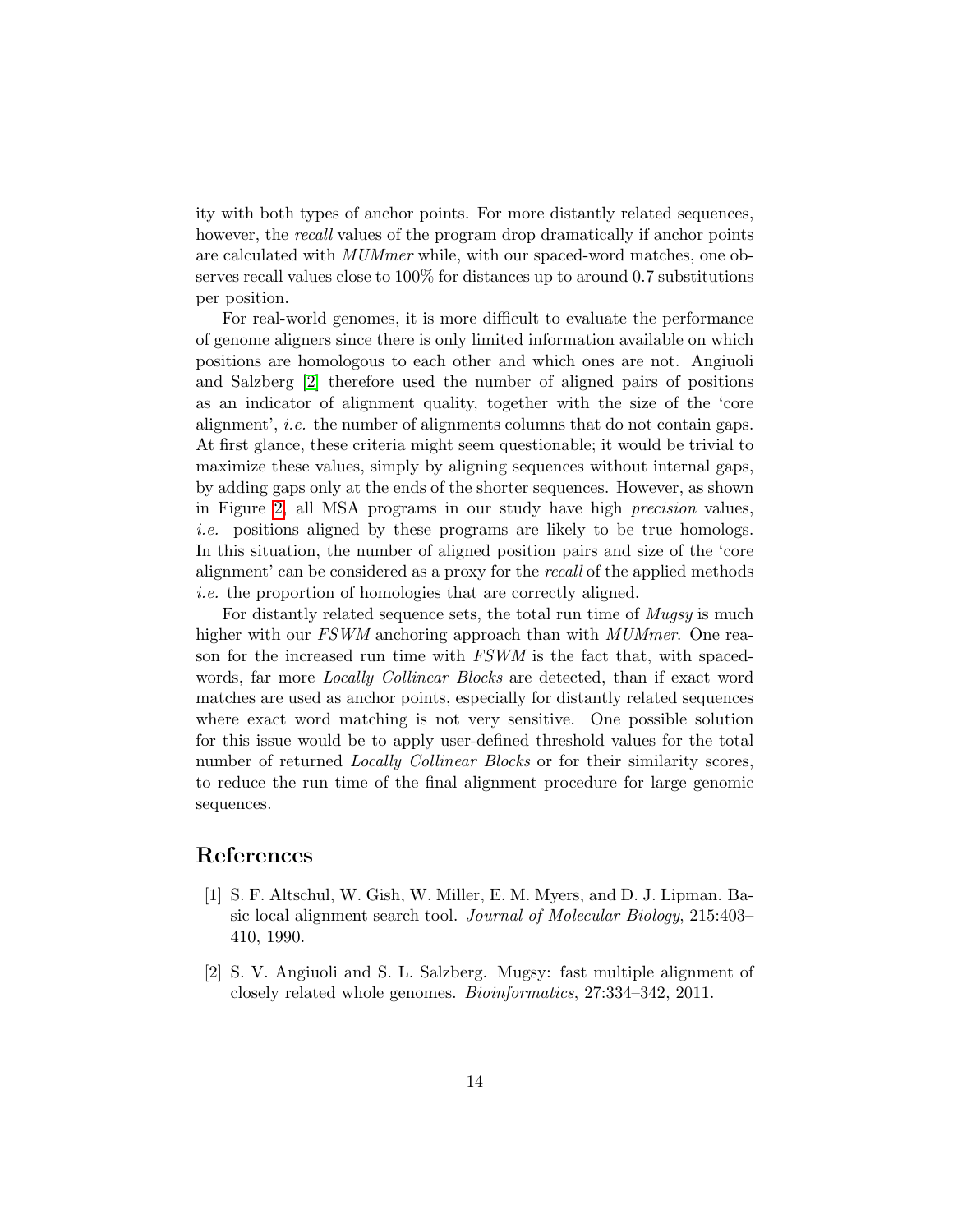- <span id="page-14-0"></span>[3] L. M. Barton, B. Göttgens, M. Gering, J. G. Gilbert, D. Grafham, J. Rogers, D. Bentley, R. Patient, and A. R. Green. Regulation of the stem cell leukemia (SCL) gene: a tale of two fishes. Proc. Natl. Acad. Sci. USA, 98:6747–6752, 2001.
- <span id="page-14-7"></span>[4] S. Batzoglou. The many faces of sequence alignment. Briefings in Bioinformatics, 6:6–22, 2005.
- <span id="page-14-6"></span>[5] M. Blanchette, W. J. Kent, C. Riemer, L. Elnitski, A. F. A. Smit, K. M. Roskin, R. Baertsch, K. Rosenbloom, H. Clawson, E. D. Green, D. Haussler, and W. Miller. Aligning multiple genomic sequences with the threaded blockset aligner. Genome Research, 14:708–715, 2004.
- <span id="page-14-8"></span>[6] R. K. Bradley, A. Roberts, M. Smoot, S. Juvekar, J. Do, C. Dewey, I. Holmes, and L. Pachter. Fast statistical alignment. PLOS Comput Biol, 5:e1000392, 2009.
- <span id="page-14-2"></span>[7] N. Bray, I. Dubchak, and L. Pachter. AVID: A global alignment program. Genome Research, 13:97–102, 2003.
- <span id="page-14-3"></span>[8] N. Bray and L. Pachter. MAVID multiple alignment server. Nucleic Acids Research, 31:3525–3526, 2003.
- <span id="page-14-5"></span>[9] M. Brudno, M. Chapman, B. Göttgens, S. Batzoglou, and B. Morgenstern. Fast and sensitive multiple alignment of large genomic sequences. BMC Bioinformatics, 4:66, 2003.
- <span id="page-14-4"></span>[10] M. Brudno, C. Do, G. Cooper, M. Kim, E. Davydov, NISC Sequencing Consortium, E. Green, A. Sidow, and S. Batzoglou. LAGAN and multi-LAGAN: Efficient tools for large-scale multiple alignment of genomic DNA. Genome Research, 13:721–731, 2003.
- <span id="page-14-10"></span>[11] B. Buchfink, C. Xie, and D. H. Huson. Fast and sensitive protein alignment using DIAMOND. Nature Methods, 12:59–60, 2015.
- <span id="page-14-1"></span>[12] M. A. Chapman, F. J. Charchar, S. Kinston, C. P. Bird, D. Grafham, J. Rogers, F. Grützner, J. A. M. Graves, A. R. Green, and B. Göttgens. Comparative and functional analysis of LYL1 loci establish marsupial sequences as a model for phylogenetic footprinting. Genomics, 81:249– 259, 2003.
- <span id="page-14-9"></span>[13] F. Chiaromonte, V. B. Yap, and W. Miller. Scoring pairwise genomic sequence alignments. In R. B. Altman, A. K. Dunker, L. Hunter, and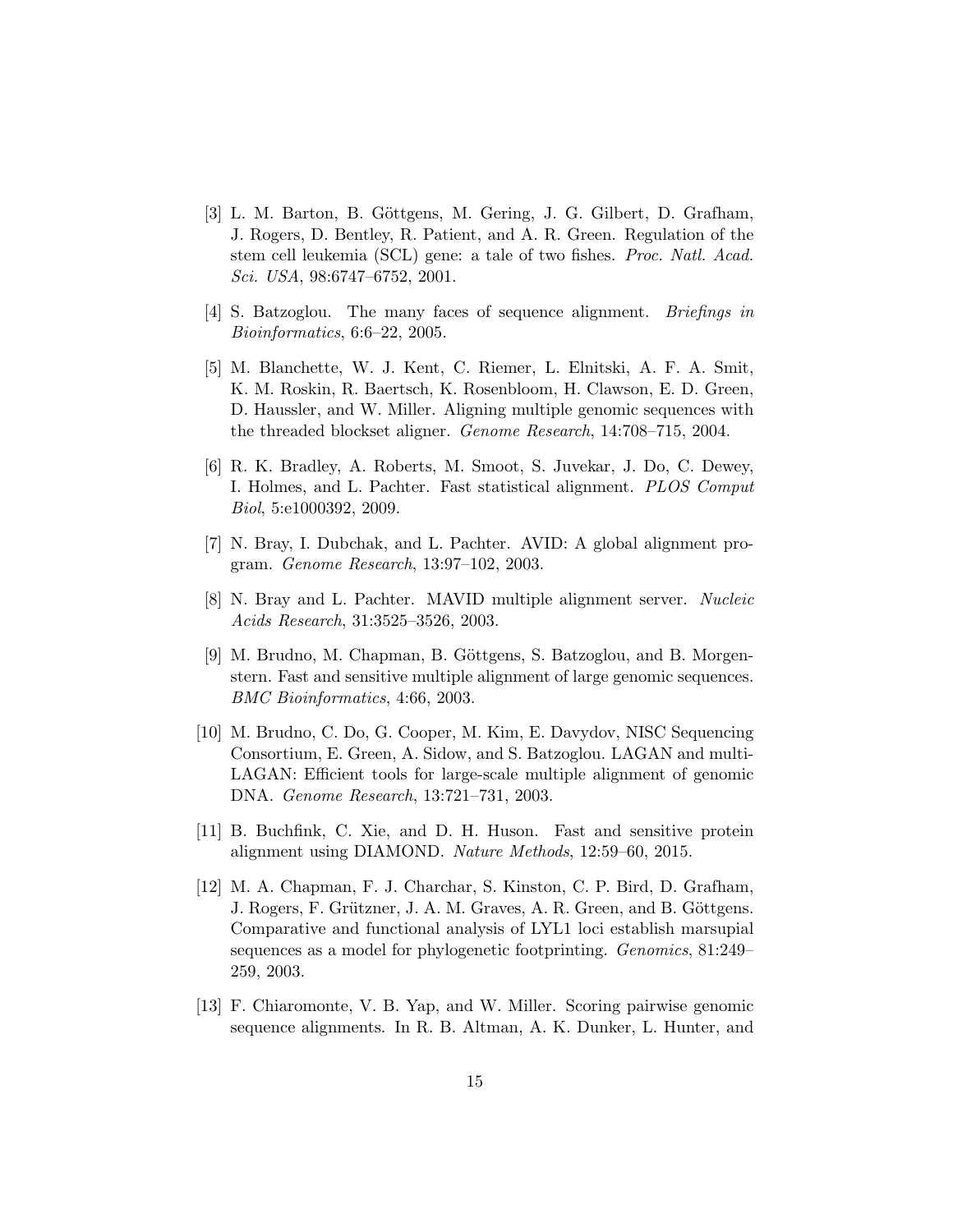T. E. Klein, editors, Pacific Symposium on Biocomputing, pages 115– 126, 2002.

- <span id="page-15-9"></span>[14] D. A. Dalquen, M. Anisimova, G. H. Gonnet, and C. Dessimoz. ALF - a simulation framework for genome evolution. Molecular Biology and Evolution, 29:1115–1123, 2012.
- <span id="page-15-4"></span>[15] A. C. E. Darling, B. Mau, F. R. Blattner, and N. T. Perna. Mauve: multiple alignment of conserved genomic sequence with rearrangements. Genome Research, 14:1394–1403, 2004.
- <span id="page-15-6"></span>[16] A. E. Darling, B. Mau, and N. T. Perna. progressiveMauve: Multiple Genome Alignment with Gene Gain, Loss and Rearrangement. PLOS ONE, 5:e11147+, 2010.
- <span id="page-15-7"></span>[17] A. E. Darling, T. J. Treangen, L. Zhang, C. Kuiken, X. Messeguer, and N. T. Perna. Algorithms in Bioinformatics: 6th International Workshop, WABI 2006, Zurich, Switzerland, September 11-13, 2006. Proceedings, chapter Procrastination Leads to Efficient Filtration for Local Multiple Alignment, pages 126–137. Springer Berlin Heidelberg, Berlin, Heidelberg, 2006.
- <span id="page-15-2"></span>[18] A. L. Delcher, S. Kasif, R. D. Fleischmann, J. Peterson, O. White, and S. L. Salzberg. Alignment of whole genomes. Nucleic Acids Research, 27:2369–2376, 1999.
- <span id="page-15-5"></span>[19] C. N. Dewey and L. Pachter. Evolution at the nucleotide level: the problem of multiple whole-genome alignment. Human Molecular Genetics, 15:R51–R56, 2006.
- <span id="page-15-8"></span>[20] A. Döring, D. Weese, T. Rausch, and K. Reinert. SeqAn – an efficient, generic  $C_{++}$  library for sequence analysis. *BMC Bioinformatics*, 9:11, 2008.
- <span id="page-15-3"></span>[21] I. Dubchak, A. Poliakov, A. Kislyuk, and M. Brudno. Multiple wholegenome alignments without a reference organism. Genome Research, 19:682–689, 2009.
- <span id="page-15-0"></span>[22] R. Durbin, S. R. Eddy, A. Krogh, and G. Mitchison. Biological sequence analysis. Cambridge University Press, Cambridge, UK, 1998.
- <span id="page-15-1"></span>[23] D. Earl, N. Nguyen, G. Hickey, R. S. Harris, S. Fitzgerald, K. Beal, I. Seledtsov, V. Molodtsov, B. J. Raney, H. Clawson, J. Kim, C. Kemena, J.-M. Chang, I. Erb, A. Poliakov, M. Hou, J. Herrero, W. J.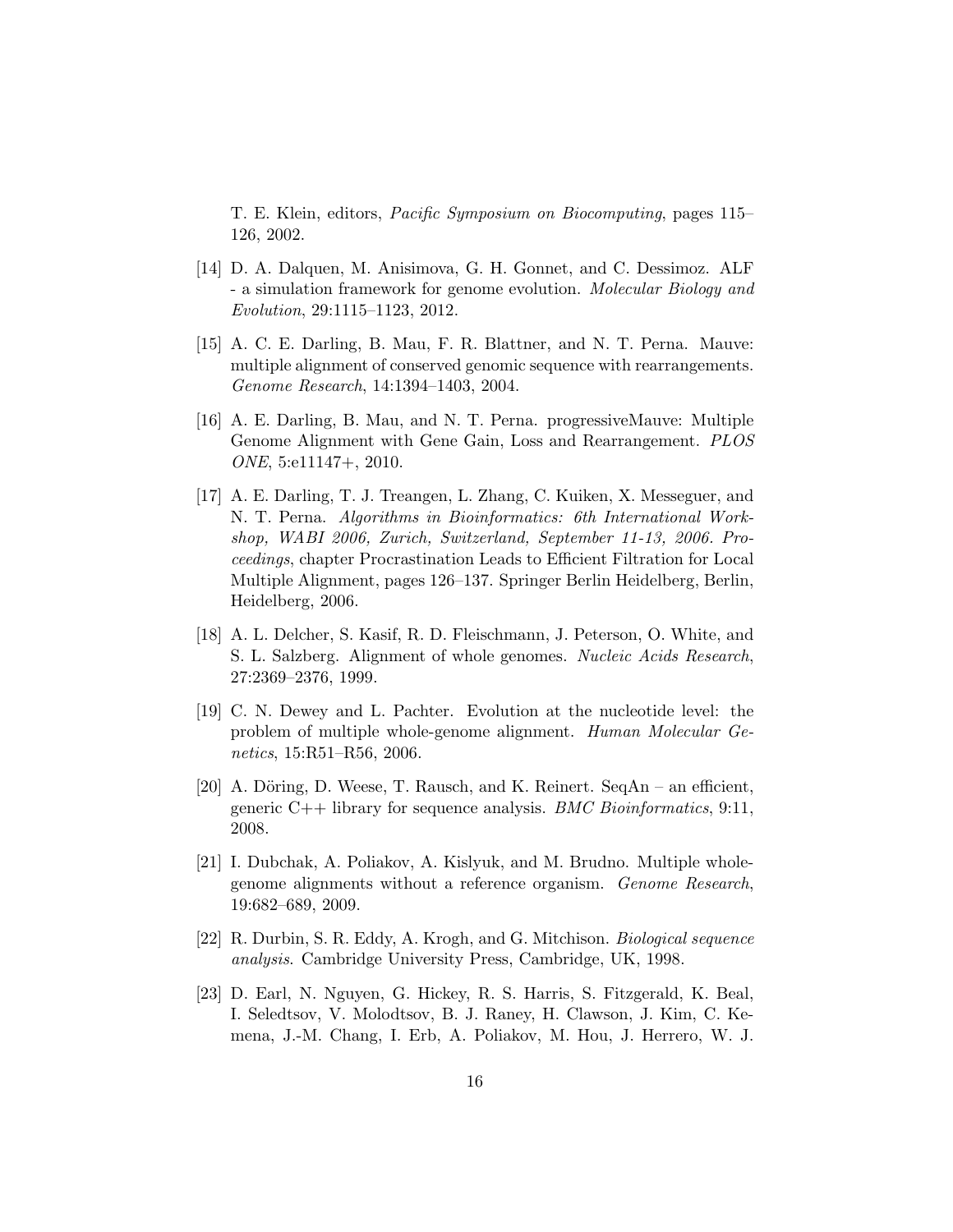Kent, V. Solovyev, A. E. Darling, J. Ma, C. Notredame, M. Brudno, I. Dubchak, D. Haussler, and B. Paten. Alignathon: a competitive assessment of whole-genome alignment methods. Genome Research, 24:2077–2089, 2014.

- <span id="page-16-0"></span>[24] O. Gotoh. An improved algorithm for matching biological sequences. J. Mol. Biol., 162:705–708, 1982.
- <span id="page-16-8"></span>[25] L. Hahn, C.-A. Leimeister, R. Ounit, S. Lonardi, and B. Morgenstern. rasbhari: optimizing spaced seeds for database searching, read mapping and alignment-free sequence comparison. PLOS Computational Biology, 12(10):e1005107, 2016.
- <span id="page-16-9"></span>[26] B. Haubold, F. Klötzl, and P. Pfaffelhuber. andi: Fast and accurate estimation of evolutionary distances between closely related genomes. Bioinformatics, 31:1169–1175, 2015.
- <span id="page-16-10"></span>[27] H. Hauswedell, J. Singer, and K. Reinert. Lambda: the local aligner for massive biological data. Bioinformatics, 30:i349–i355, 2014.
- <span id="page-16-3"></span>[28] M. Höhl, S. Kurtz, and E. Ohlebusch. Efficient multiple genome alignment. Bioinformatics, 18:312S–320S, 2002.
- <span id="page-16-7"></span>[29] S. Horwege, S. Lindner, M. Boden, K. Hatje, M. Kollmar, C.-A. Leimeister, and B. Morgenstern. Spaced words and kmacs: fast alignment-free sequence comparison based on inexact word matches. Nucleic Acids Research, 42:W7–W11, 2014.
- <span id="page-16-1"></span>[30] W. Huang, D. M. Umbach, and L. Li. Accurate anchoring alignment of divergent sequences. Bioinformatics, 22:29–34, 2006.
- <span id="page-16-4"></span>[31] S. Kurtz. Reducing the space requirement of suffix trees. Software – Practice and Experience, 29:1149–1171, 1999.
- <span id="page-16-2"></span>[32] S. Kurtz, A. Phillippy, A. L. Delcher, M. Smoot, M. Shumway, C. Antonescu, and S. L. Salzberg. Versatile and open software for comparing large genomes. Genome Biology, 5:R12+, 2004.
- <span id="page-16-5"></span>[33] C.-A. Leimeister, M. Boden, S. Horwege, S. Lindner, and B. Morgenstern. Fast alignment-free sequence comparison using spaced-word frequencies. Bioinformatics, 30:1991–1999, 2014.
- <span id="page-16-6"></span>[34] C.-A. Leimeister, S. Sohrabi-Jahromi, and B. Morgenstern. Fast and accurate phylogeny reconstruction using filtered spaced-word matches. Bioinformatics, 10.1093/bioinformatics/btw776 (in press).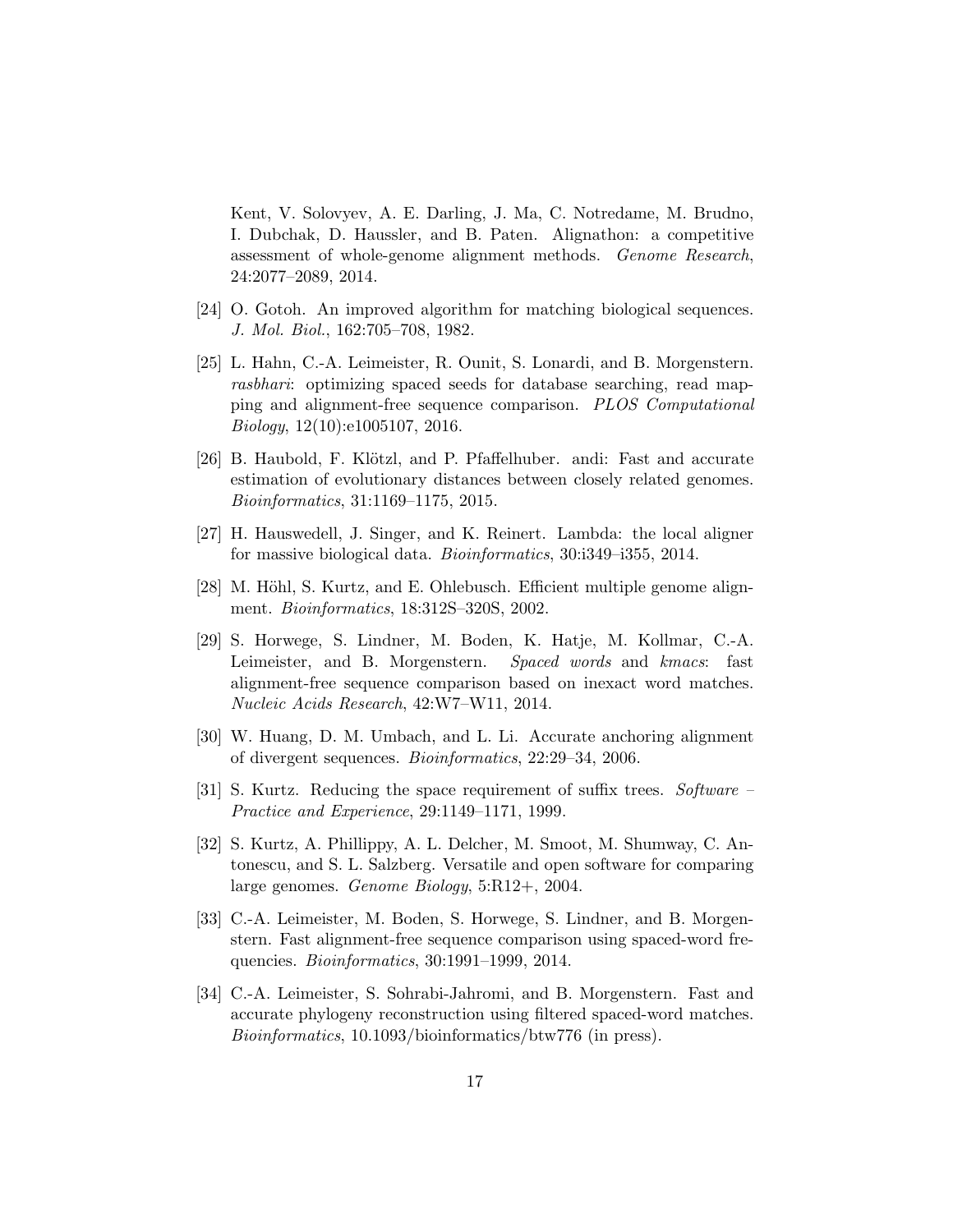- <span id="page-17-10"></span>[35] M. Li, B. Ma, D. Kisman, and J. Tromp. PatternHunter II: Highly sensitive and fast homology search. Genome Informatics, 14:164–175, 2003.
- <span id="page-17-8"></span>[36] B. Ma, J. Tromp, and M. Li. PatternHunter: faster and more sensitive homology search. *Bioinformatics*, 18:440–445, 2002.
- <span id="page-17-1"></span>[37] B. Morgenstern. A simple and space-efficient fragment-chaining algorithm for alignment of DNA and protein sequences. Applied Mathematics Letters, 15:11–16, 2002.
- <span id="page-17-2"></span>[38] B. Morgenstern, A. Dress, and T. Werner. Multiple DNA and protein sequence alignment based on segment-to-segment comparison. Proceedings of the National Academy of Sciences, 93:12098–12103, 1996.
- <span id="page-17-4"></span>[39] B. Morgenstern, S. J. Prohaska, D. Pöhler, and P. F. Stadler. Multiple sequence alignment with user-defined anchor points. Algorithms for Molecular Biology, 1:6, 2006.
- <span id="page-17-3"></span>[40] B. Morgenstern, O. Rinner, S. Abdedda¨ım, D. Haase, K. Mayer, A. Dress, and H.-W. Mewes. Exon discovery by genomic sequence alignment. Bioinformatics, 18:777–787, 2002.
- <span id="page-17-9"></span>[41] B. Morgenstern, B. Zhu, S. Horwege, and C.-A. Leimeister. Estimating evolutionary distances between genomic sequences from spaced-word matches. Algorithms for Molecular Biology, 10:5, 2015.
- <span id="page-17-0"></span>[42] S. B. Needleman and C. D. Wunsch. A general method applicable to the search for similarities in the amino acid sequence of two proteins. J. Mol. Biol., 48:443–453, 1970.
- <span id="page-17-5"></span>[43] A. Y. Ogurtsov, M. A. Roytberg, S. A. Shabalina, and A. S. Kondrashov. OWEN: aligning long collinear regions of genomes. *Bioinfor*matics, 18:1703–1704, 2002.
- <span id="page-17-7"></span>[44] B. Paten, D. Earl, N. Nguyen, M. Diekhans, D. Zerbino, and D. Haussler. Cactus: Algorithms for genome multiple sequence alignment. Genome Research, 21:1512–1528, 2011.
- <span id="page-17-6"></span>[45] B. Raphael, D. Zhi, H. Tang, and P. Pevzner. A novel method for multiple alignment of sequences with repeated and shuffled elements. Genome Research, 14:2336 – 2346, 2004.